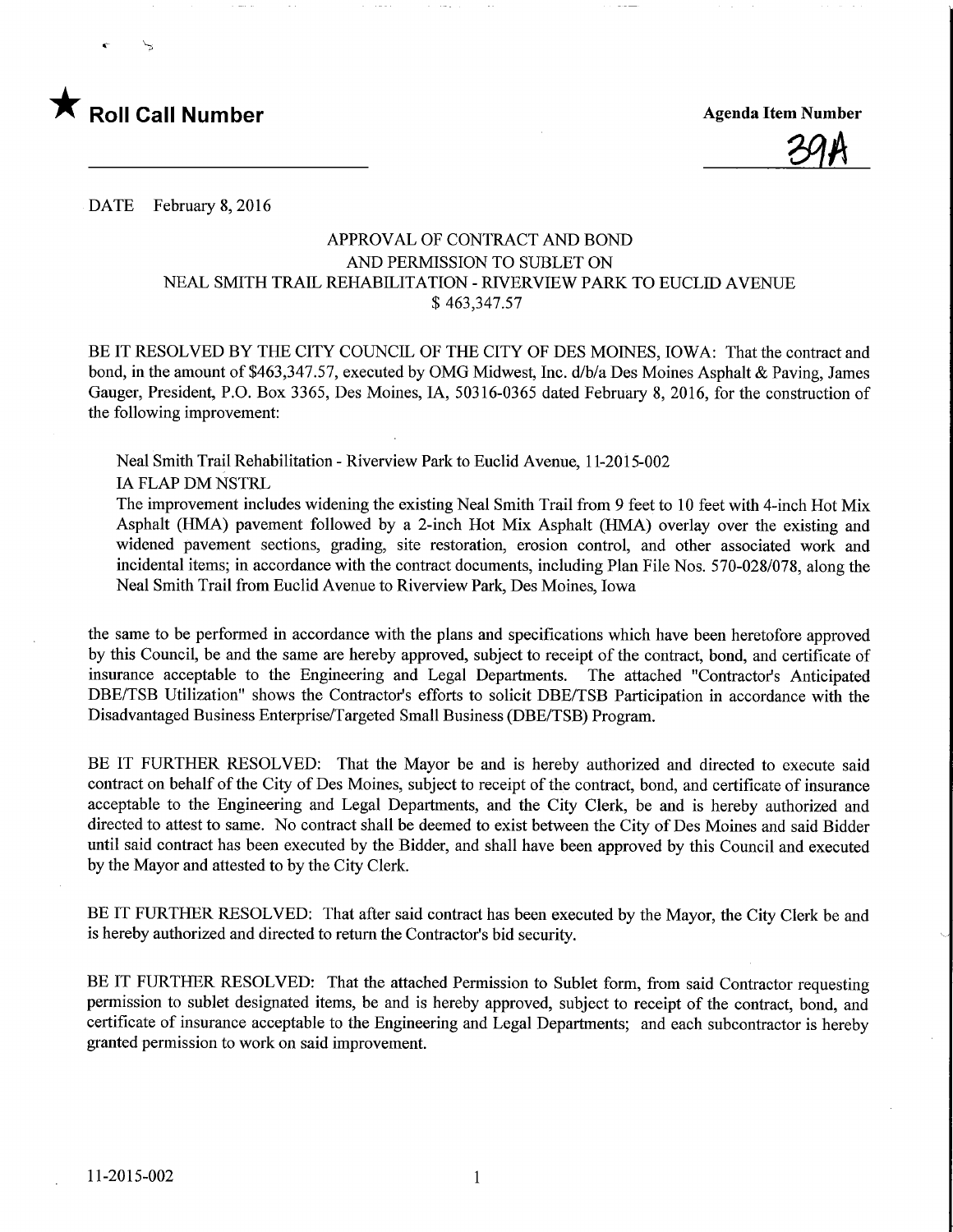

39A

DATE February 8, 2016

BE IT FURTHER RESOLVED: That the Des Moines Finance Director is hereby authorized to encumber this contract amount against the funds as identified below, and to acquire Builder's Risk Insurance, if appropriate, for the above referenced improvement.

(City Council Communication Number  $\sqrt{6.062}$  attached)

Moved by to adopt.

FORM APPROVED ^

Kathleen Vanderpool Deputy City Attorney

Funding Source: 2015-2016 CIP, Page Parks - 7, Multi-Use Trails, PK045, Being:

\$300,000 (maximum) Federal Lands Access Program (FLAP) funds being 80% eligible construction costs under IDOT Project No. FLAP-1945(822)—7L-77, and the remaining  $$163,347.57, PK045, G.O. Bonds$ 

| <b>COUNCIL ACTION</b> | <b>YEAS</b> | <b>NAYS</b> | <b>PASS</b> | <b>ABSENT</b>   |
|-----------------------|-------------|-------------|-------------|-----------------|
| <b>COWNIE</b>         |             |             |             |                 |
| <b>COLEMAN</b>        |             |             |             |                 |
| <b>GATTO</b>          |             |             |             |                 |
| <b>GRAY</b>           |             |             |             |                 |
| <b>HENSLEY</b>        |             |             |             |                 |
| <b>MOORE</b>          |             |             |             |                 |
| WESTERGAARD           |             |             |             |                 |
| <b>TOTAL</b>          |             |             |             |                 |
| <b>MOTION CARRIED</b> |             |             |             | <b>APPROVED</b> |
|                       |             |             |             |                 |
|                       |             |             |             |                 |
|                       |             |             |             |                 |
|                       |             |             |             | Mayor           |

I, Diane Rauh, City Clerk of said City Council, hereby certify that at a meeting of the City Council, held on the above date, among other proceedings the above was adopted.

IN WITNESS WHEREOF, I have hereunto set my hand and affixed my seal the day and year first above written.

11-2015-002